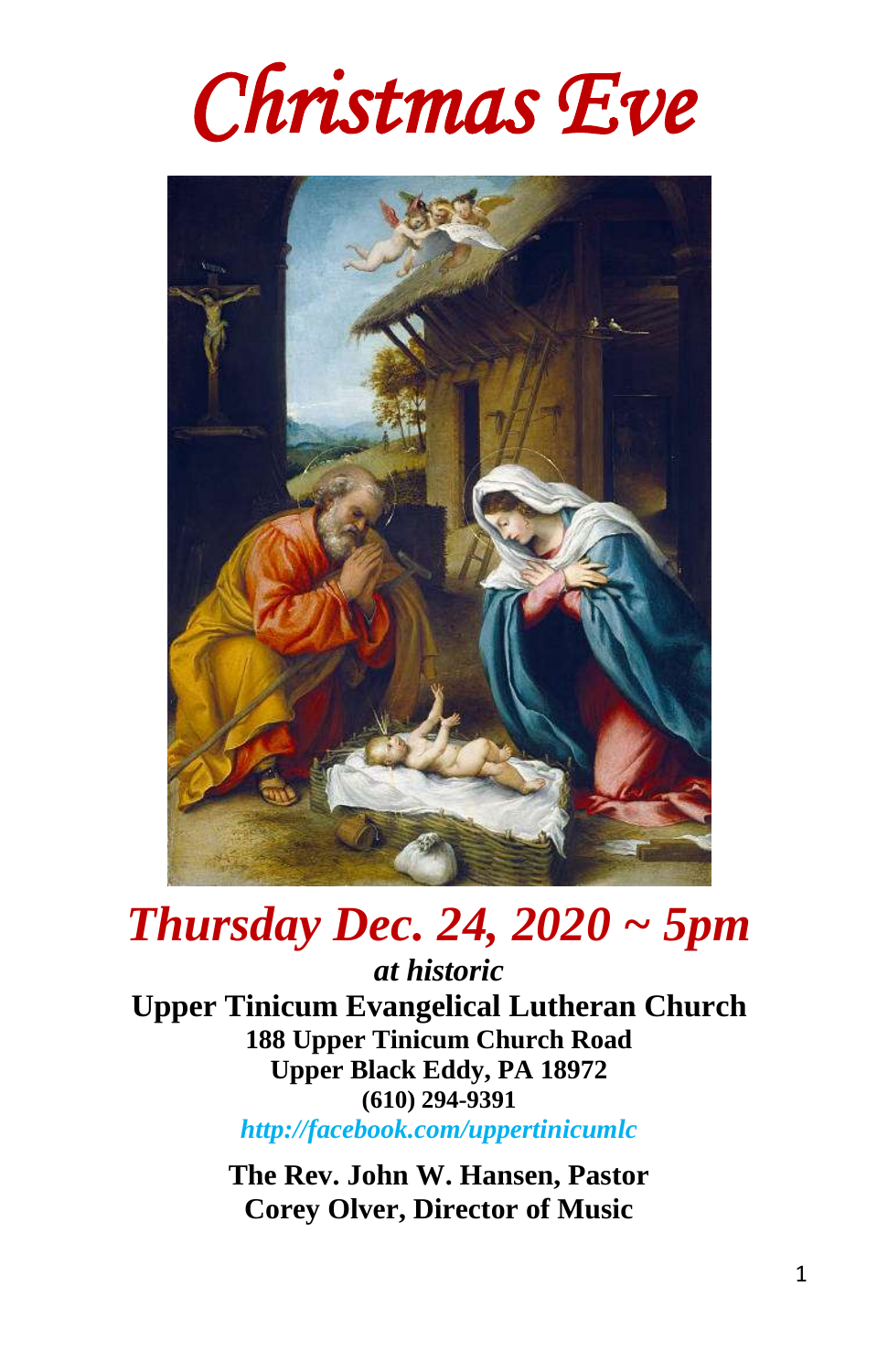### **THE PRELUDE**

#### **WELCOME**

### **THE CONFESSION AND FORGIVENESS**

*All may make the sign of the cross, the sign marked at baptism,* 

P Blessed be the holy Trinity,  $\pm$  one God, who was in the beginning, who makes a dwelling among us, who covers us with justice and mercy.

**C Amen.**

P Let us confess our sin in the presence of God and of one another.

*Silence is kept for reflection.*

P God of goodness and lovingkindness,

**C we confess that we have sinned against you and our neighbors.**

**We have turned away from your invitation to new life. We have turned away from the lowly and downtrodden. In your abundant mercy, forgive us our sins, those we know and those known only to you, for the sake of the one who came to live among us, Jesus Christ, our Savior. Amen.**

P Hear the good news of peace and salvation! God forgives us all our sins, not through our own work, but through  $\pm$  Jesus Christ, made known to all people. With all who come to the manger. rejoice in this amazing gift of grace.

**C Amen.**

**GATHERING HYMN #45** "O, Come, All Ye Faithful"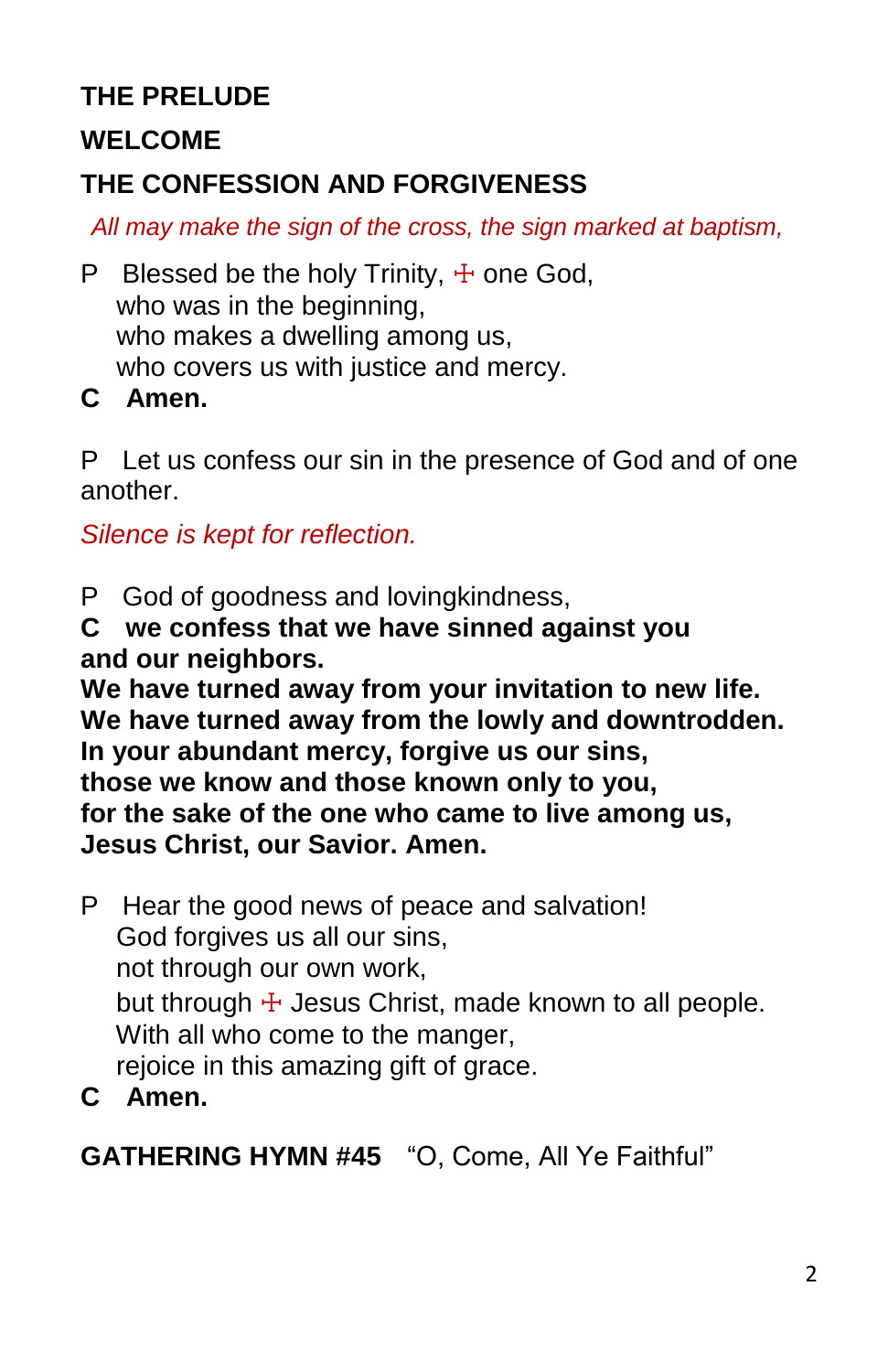#### O Come, All Ye Faithful



Toot arr. John Francis Wada, 1711-1786; v. Prederick Oxkeley, 1902-1990, sts. 1, 3-4; tt unknown, st. 2<br>Masic: ADESTE PERELES, atr. John Francis Wada

### **THE GREETING**

P The grace of or Lord Jesus Christ, the love of God and the communion of the Holy Spirit be with you all,

**C And also with you.**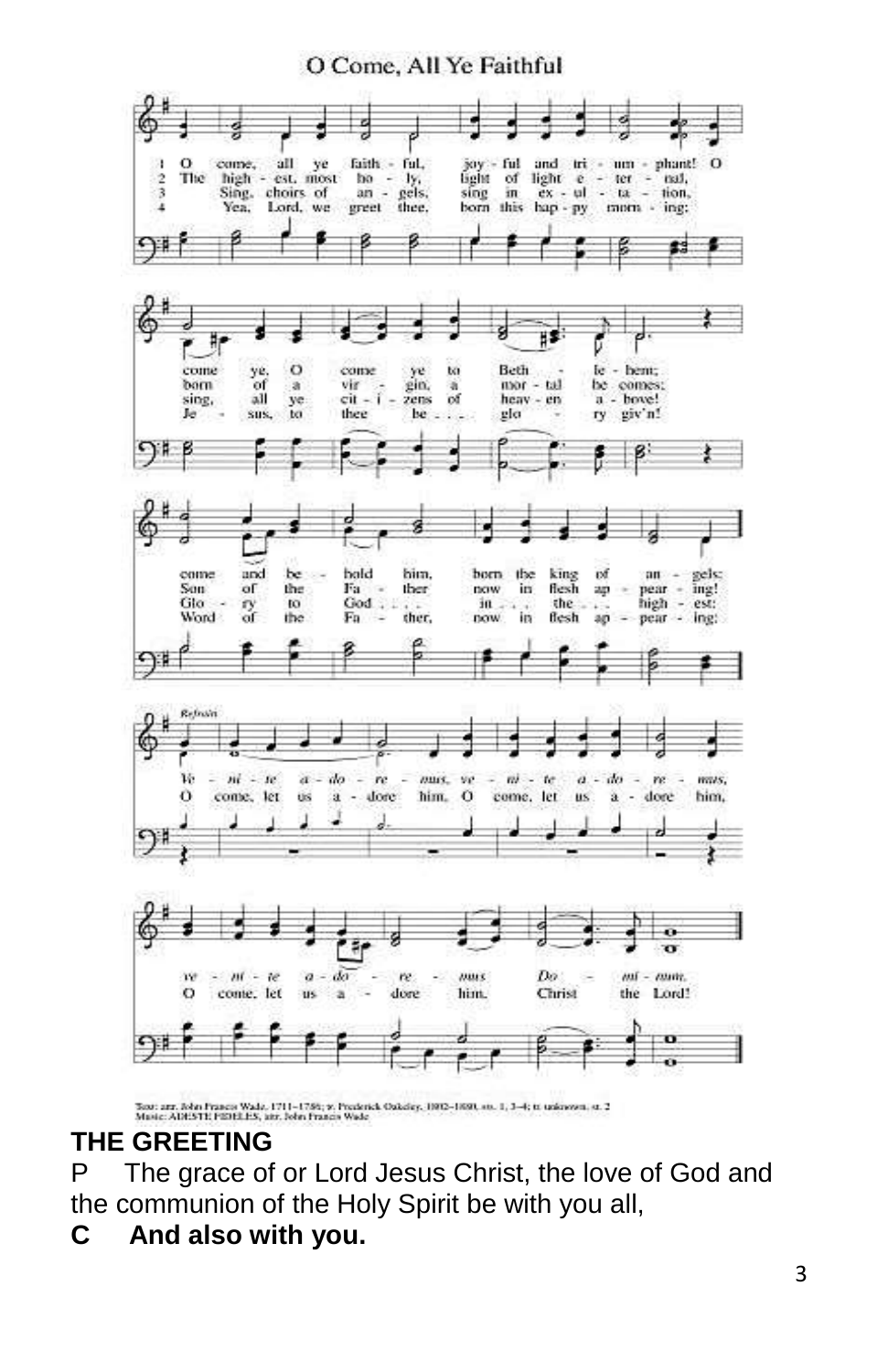### **THE CHRISTMAS DIALOGUE**

- P The light shines in the darkness.
- **C and the darkness has not overcome it.**
- P The Word became flesh and lived among us,
- **C and we have beheld Christ's glory.**
- P To us a child is born, to us a Son is given.
- **C In the Word was life, and the life was the light of all people.**
- P Glory to God in the highest!
- **C HYMN OF PRAISE #71** "Angels We Have Heard on High"





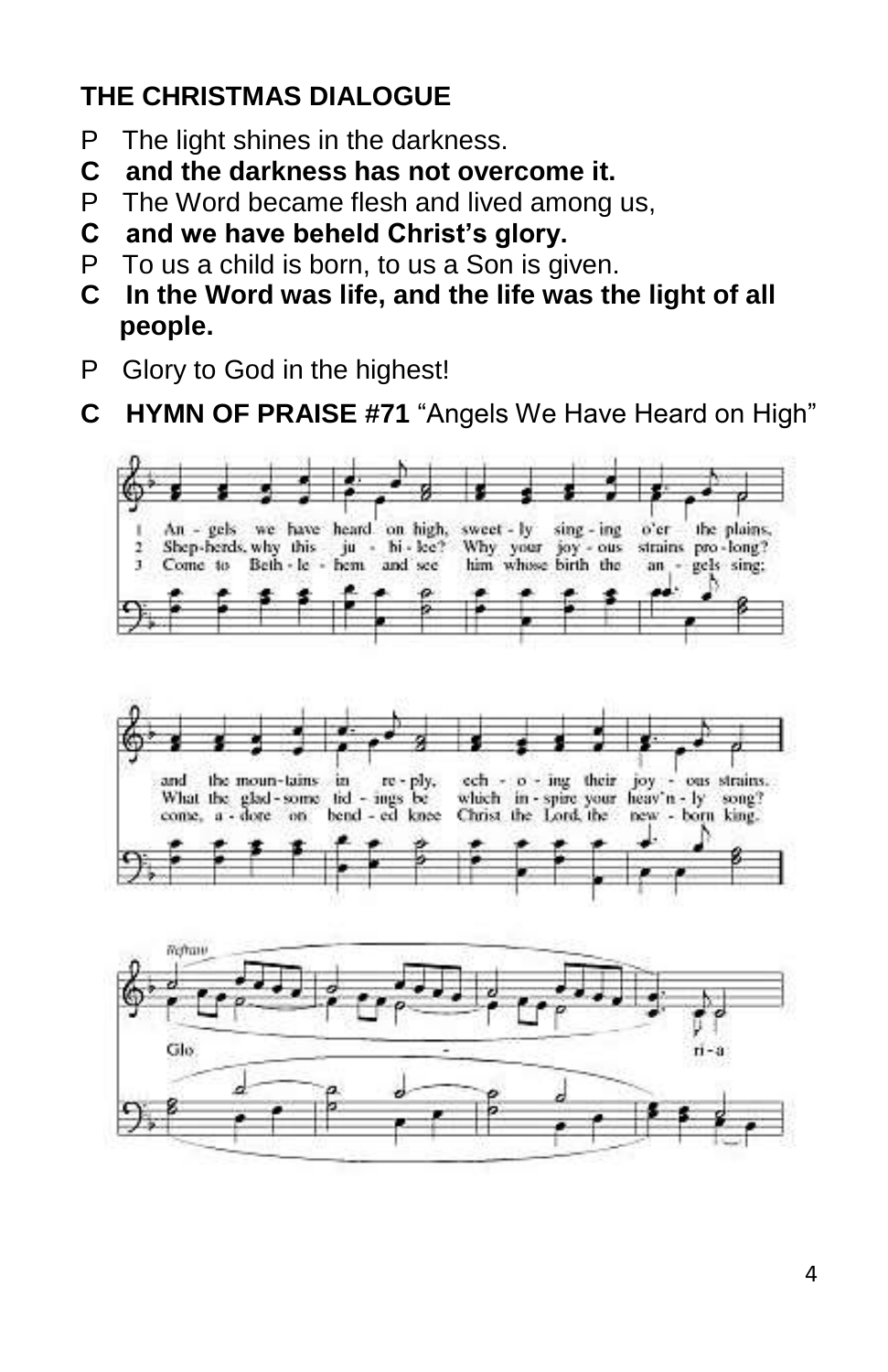



Text: French zarob tr. H. F. Henry, 7Dr Crews of Jesus Music, 1964<br>Morie: GLORIA, French carol: am Edward S. Barnes, 1997-1998

### **THE PRAYER OF THE DAY**

P Let us pray,

 Almighty God, you made this holy night shine with the brightness of the true Light. Grant that here on earth we may walk in the light of Jesus' presence and in the last day wake to the brightness of his glory; through your Son, Jesus Christ our Lord, who lives and reigns with you and the Holy Spirit, one God, now and forever.

### **C Amen.**

### **THE FIRST READING: Isaiah 9:2-7**

*This poem promises deliverance from Assyrian oppression, a hope based on the birth of a royal child with a name full of promise. While Judah's king will practice justice and righteousness, the real basis for faith lies in God's passion for the people: The zeal of the LORD of hosts will do this!*

 $2$ The people who walked in darkness have seen a great light; those who lived in a land of deep darkness on them light has shined.  $3$ You have multiplied the nation, you have increased its joy; they rejoice before you as with joy at the harvest,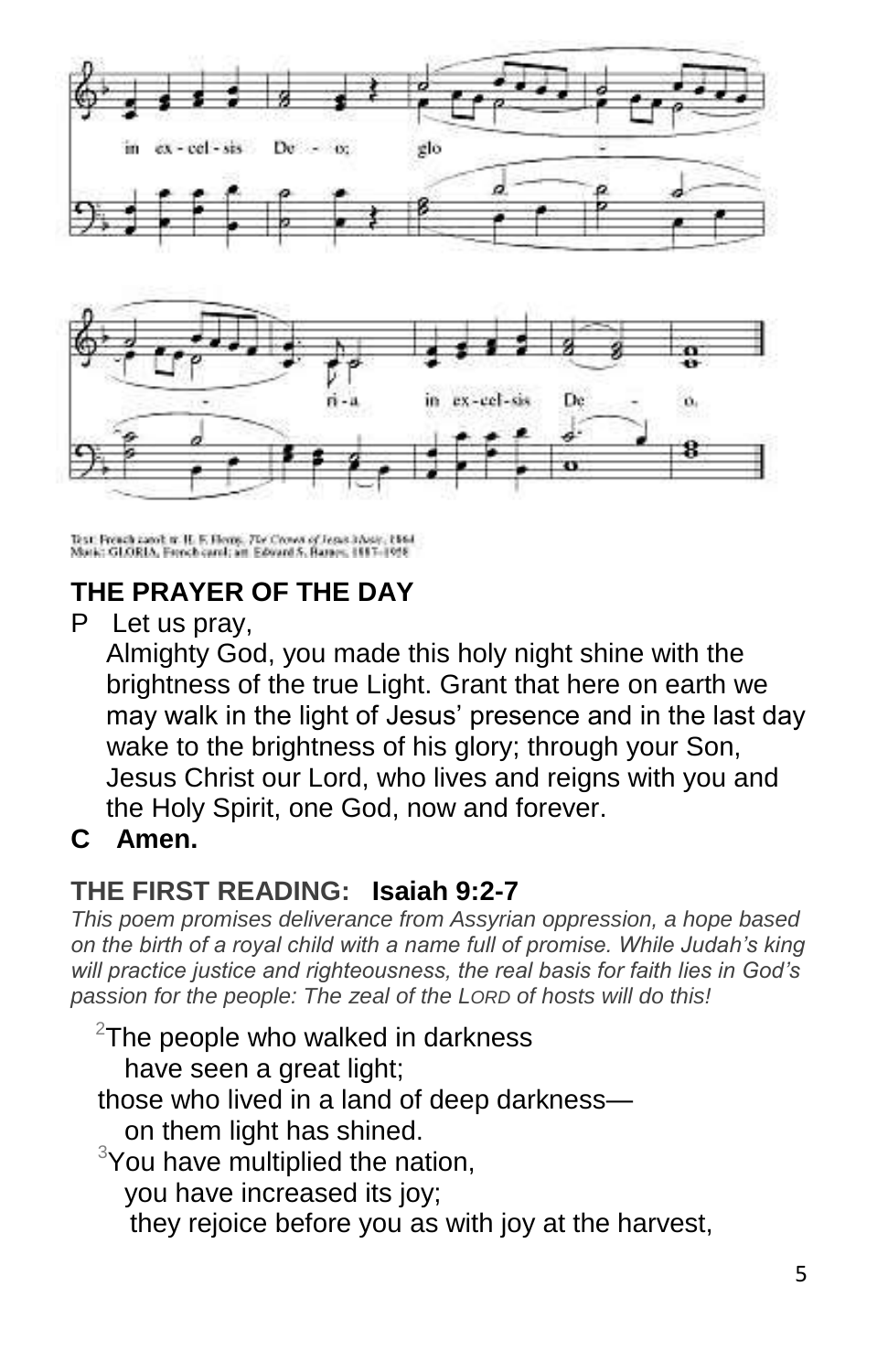as people exult when dividing plunder. <sup>4</sup>For the yoke of their burden, and the bar across their shoulders, the rod of their oppressor, you have broken as on the day of Midian.  $5$ For all the boots of the tramping warriors and all the garments rolled in blood shall be burned as fuel for the fire.  $6$ For a child has been born for us, a son given to us; authority rests upon his shoulders; and he is named Wonderful Counselor, Mighty God, Everlasting Father, Prince of Peace.  $\mathrm{7}$ His authority shall grow continually, and there shall be endless peace for the throne of David and his kingdom. He will establish and uphold it with justice and with righteousness from this time onward and forevermore. The zeal of the LORD of hosts will do this.

- A Word of God, word of life.
- **C Thanks be to God.**

### **THE SECOND READING: Titus 2:11-14**

*The appearance of God's grace in Jesus Christ brings salvation for all humanity. Consequently, in the present we live wisely and justly while also anticipating the hope of our Savior's final appearance.*

 $11$ The grace of God has appeared, bringing salvation to all,  $12$ training us to renounce impiety and worldly passions, and in the present age to live lives that are self-controlled, upright, and godly,  $13$  while we wait for the blessed hope and the manifestation of the glory of our great God and Savior, Jesus Christ. <sup>14</sup>He it is who gave himself for us that he might redeem us from all iniquity and purify for himself a people of his own who are zealous for good deeds.

- A Word of God, word of life.
- **C Thanks be to God.**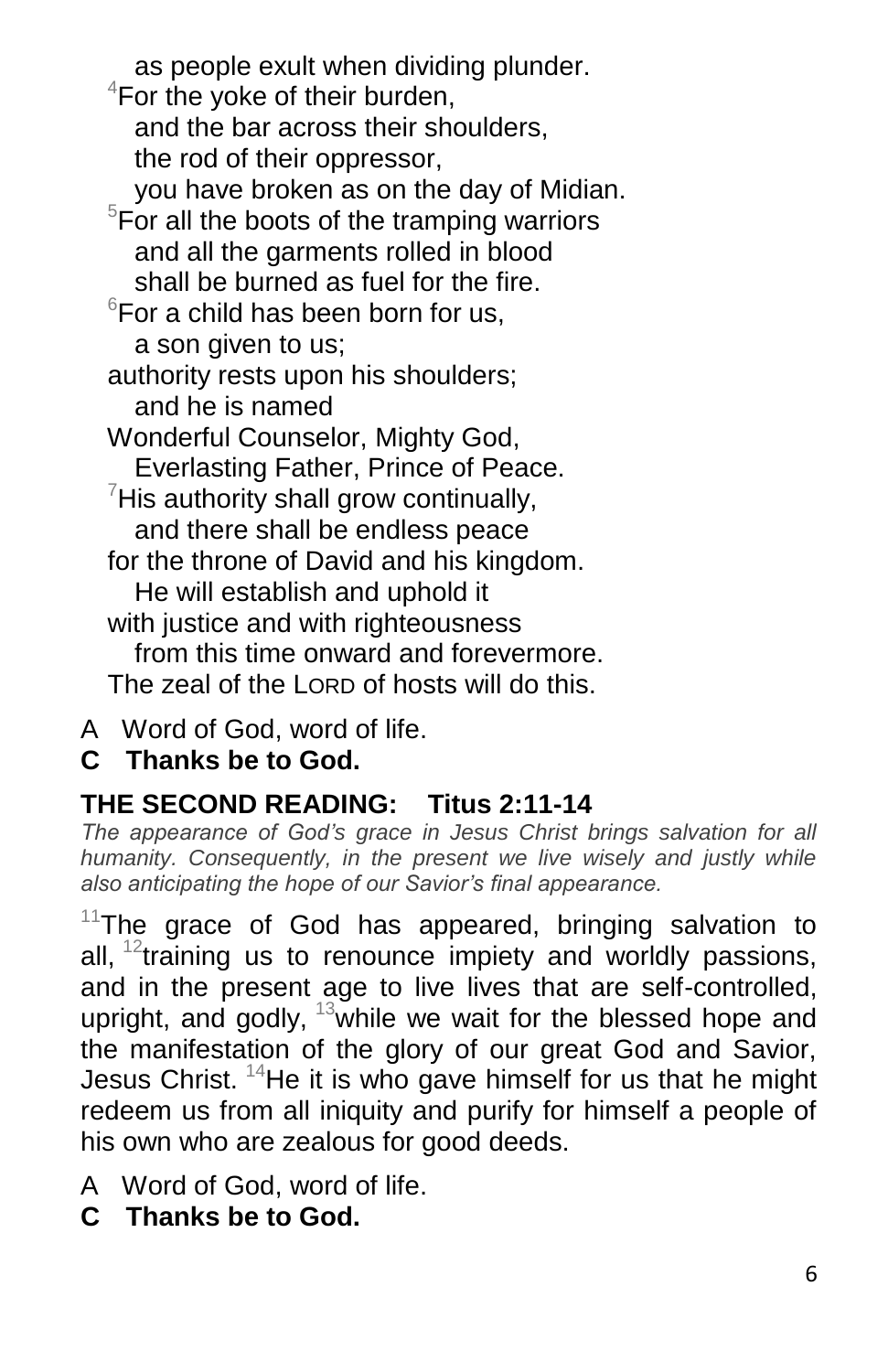### **THE HOLY GOSPEL: Luke 2:1-20**

P The Holy gospel according to St. Luke, the  $2^{nd}$  chapter. **C Glory to you, O Lord.**

*God's greatest gift comes as a baby in a manger. Angels announce the "good news of great joy" and proclaim God's blessing of peace.*

 $1$ In those days a decree went out from Emperor Augustus that all the world should be registered.  $2\text{th}$  was the first registration and was taken while Quirinius was governor of Syria. <sup>3</sup>All went to their own towns to be registered. <sup>4</sup>Joseph also went from the town of Nazareth in Galilee to Judea, to the city of David called Bethlehem, because he was descended from the house and family of David. <sup>5</sup>He went to be registered with Mary, to whom he was engaged and who was expecting a child.  $6$ While they were there, the time came for her to deliver her child.  $7$  And she gave birth to her firstborn son and wrapped him in bands of cloth, and laid him in a manger, because there was no place for them in the inn.

 $8$ In that region there were shepherds living in the fields, keeping watch over their flock by night. <sup>9</sup>Then an angel of the Lord stood before them, and the glory of the Lord shone around them, and they were terrified. <sup>10</sup>But the angel said to them, "Do not be afraid; for see—I am bringing you good news of great joy for all the people:  $11$  to you is born this day in the city of David a Savior, who is the Messiah, the Lord.  $12$ This will be a sign for you: you will find a child wrapped in bands of cloth and lying in a manger."  $13$ And suddenly there was with the angel a multitude of the heavenly host, praising God and saying,

 $14^4$  Glory to God in the highest heaven,

and on earth peace among those whom he favors!"

 $15$ When the angels had left them and gone into heaven, the shepherds said to one another, "Let us go now to Bethlehem and see this thing that has taken place, which the Lord has made known to us."  $16$ So they went with haste and found Mary and Joseph, and the child lying in the manger.  $17$ When they saw this, they made known what had been told them about this child;  $18$  and all who heard it were amazed at what the shepherds told them.  $^{19}$ But Mary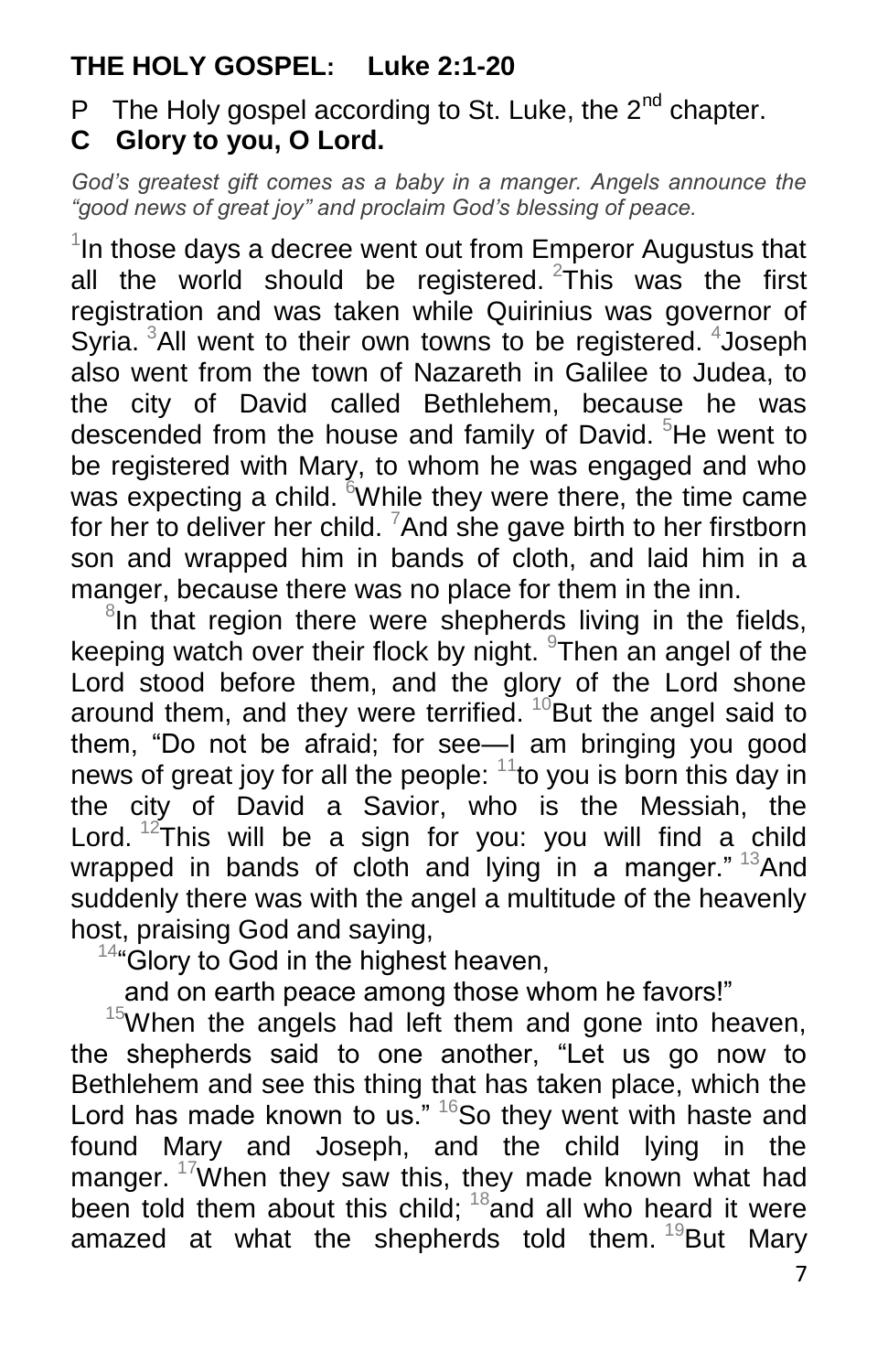treasured all these words and pondered them in her heart. <sup>20</sup>The shepherds returned, glorifying and praising God for all they had heard and seen, as it had been told them.

- P The gospel of the Lord.
- **C Praise to you, O Christ.**

#### **LIGHTING OF THE CHRIST CANDLE – Hymn #34** *(vs. 5)* "Oh, Come, Oh Come, Emmanuel"

#### **THE CHRISTMAS MEDITATION**

#### **THE CHRISTMAS HYMN –** "What Child Is This?"



Text: William C. Div, 1837-1898<br>Music: GREENSLEEVES, English ballad, 16th cent.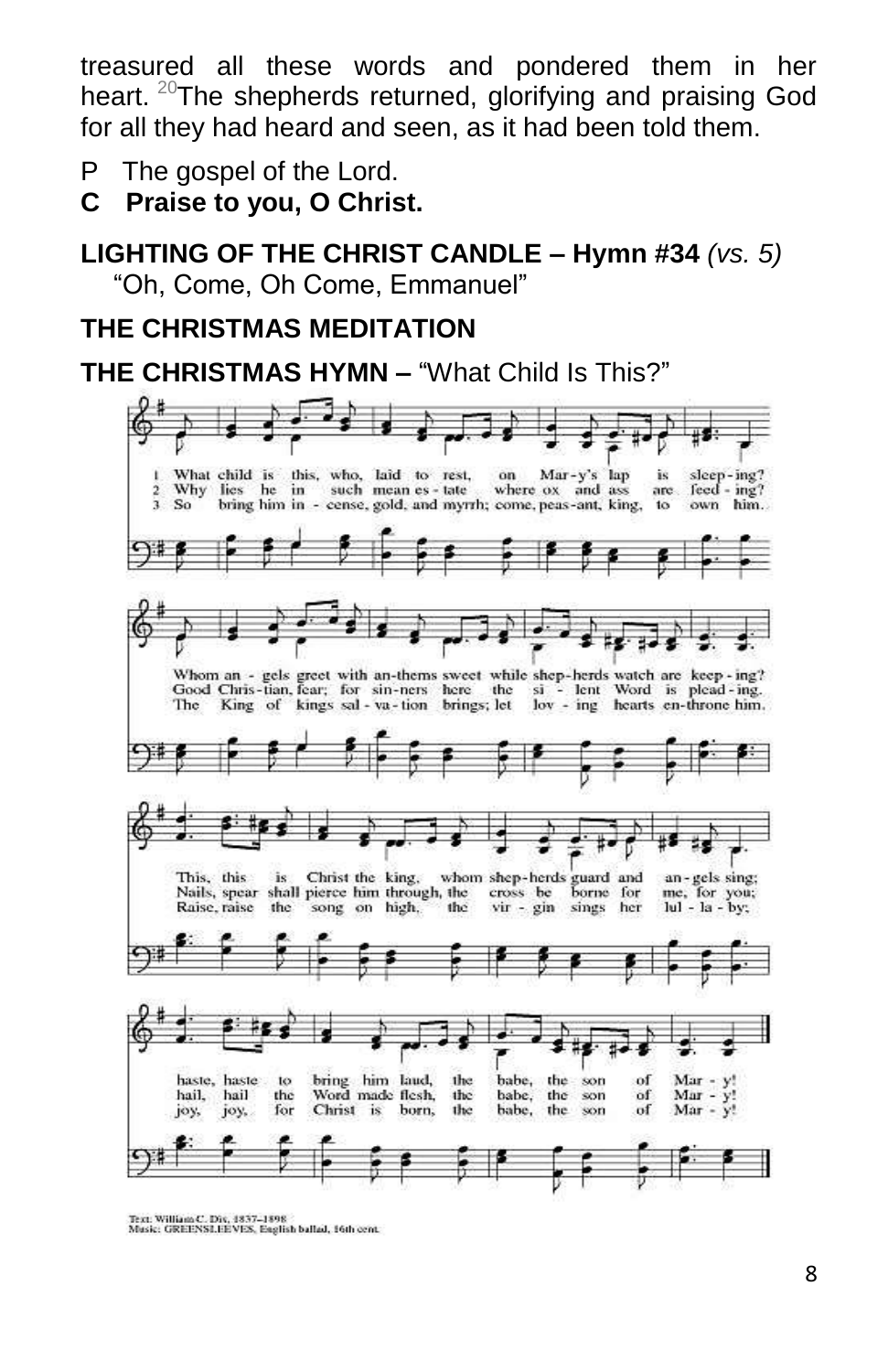**THE APOSTLE'S CREED**

**C I believe in God, the Father almighty, creator of heaven and earth.**

**I believe in Jesus Christ, his only Son, our Lord. He was conceived by the power of the Holy Spirit and born of the virgin Mary. He suffered under Pontius** 

**Pilate, was crucified, died, and was buried. He descended into hell. On the third day he rose again. He ascended into heaven, and is seated at the right hand of the Father. He will come again to judge the living and the dead.**

**I believe in the Holy Spirit, the holy catholic Church, the communion of saints, the forgiveness of sins, the resurrection of the body, and the life everlasting. Amen**

### **SHARING THE PEACE OF OUR LORD**

P/ The peace of the Christ Child be with you always.

**C/ And also with you.** *(Please share a safe sign of Christ's Peace.)*

### **THE CHRISTMAS OFFERING**

 *(Please mail whatever you are comfortable giving.)*

### **THE PRAYERS OF INTERCESSION**

P Joining our voices with the song of the angels, let us pray for the church, the world, and all who are in need.

### *A brief silence.*

A The shepherds sing, "Jesus Christ is born!" Let your church throughout the world proclaim this good news, over the hills and everywhere. Unite the voices of all your faithful people in songs of praise and rejoicing. Hear us, O God.

**C Your mercy is great.**

A Heaven and nature sing, "Joy to the world!" Give respite to flocks, fields, and those who tend them. Come near to us in the beauty of nighttime, the shining of the stars, and the hush of a world at rest. May our wonder at your creation rouse our care for all the earth. Hear us, O God.

**C Your mercy is great.**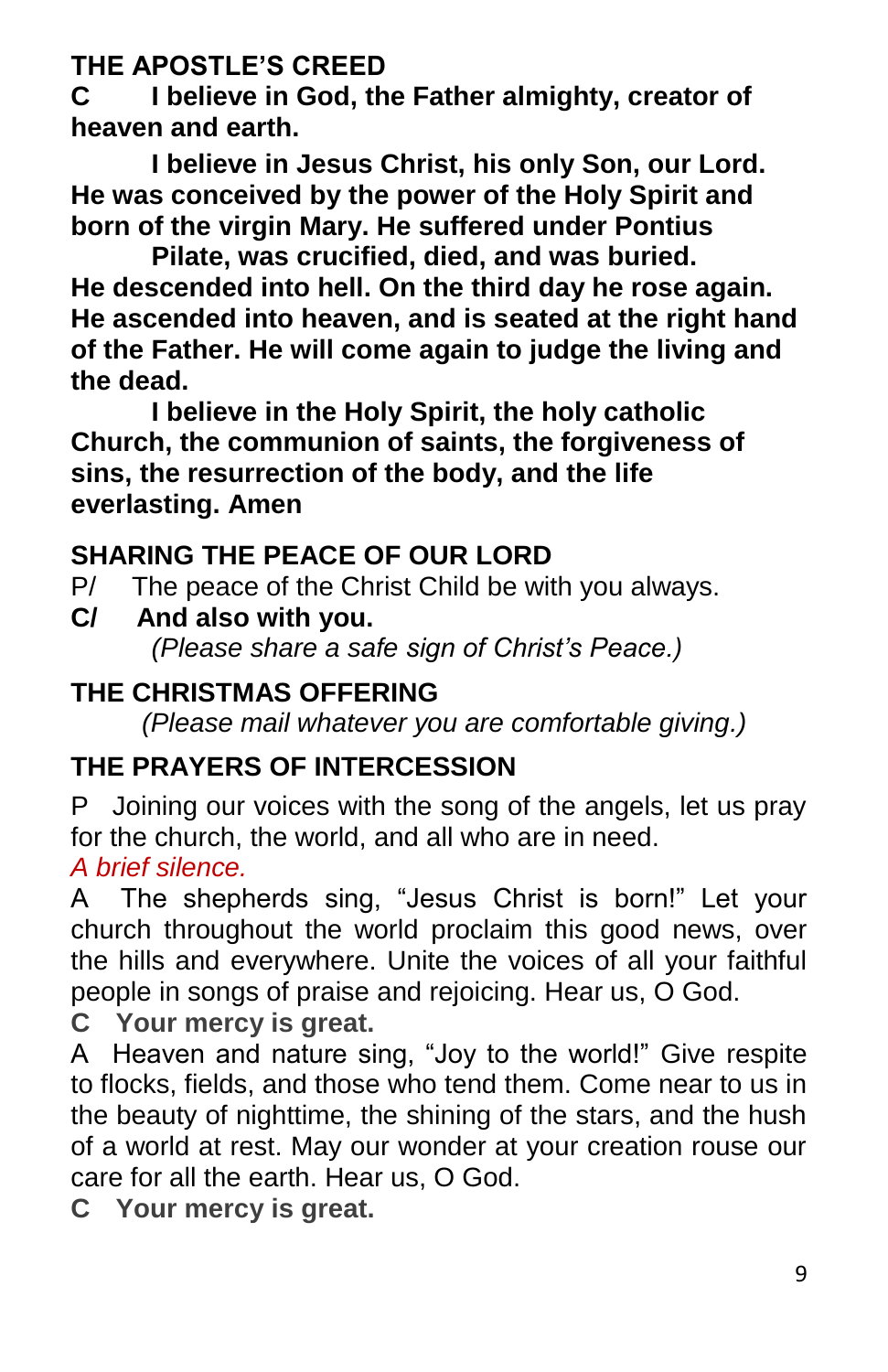A The angels sing, "Peace on earth!" Come quickly to still the strife of this world. Hush the noise of war and violence in places of unrest (*especially*). Inspire leaders of nations to seek lasting peace and sustainable provision for all in their care. Hear us, O God.

**C Your mercy is great.**

A Mary sings melodies of comfort to her newborn child. Bring rest and reassurance to those facing struggles this night. Shelter travelers and those without homes. Console those who lie awake due to pain or anxiety. Heal those who are sick or hurting (*especially*). Hear us, O God.

**C Your mercy is great.**

A Love sings through the sound of a new baby's cry. Bless new parents and expectant parents. Comfort those who long for children, especially those running out of hope or options. Surround families of every shape and size with your love and care. Hear us, O God.

**C Your mercy is great.**

### *Here other intercessions may be offered.*

A The heavenly chorus sings, "Glory to God in the highest!" We give you thanks for all the saints who have proclaimed your glory in word and deed (*especially*). Let us join them this night in joyful praise around your eternal throne (*especially*). Hear us, O God.

**C Your mercy is great.**

P God of mercy, come quickly to us with grace upon grace as we lift these and all our prayers to you, in the name of Jesus.

**C Amen.**

### **THE LORD'S PRAYER**

P Let us pray in confidence the words our Lord has taught us:

**C Our Father, who art in heaven, hallowed be thy name, thy kingdom come, thy will be done, on earth as it is in heaven. Give us this day our daily bread; and forgive us our trespasses, as we forgive those who trespass against us; and lead us not into temptation, but deliver us from evil. For thine is the kingdom, and the power, and the glory, forever and ever. Amen.**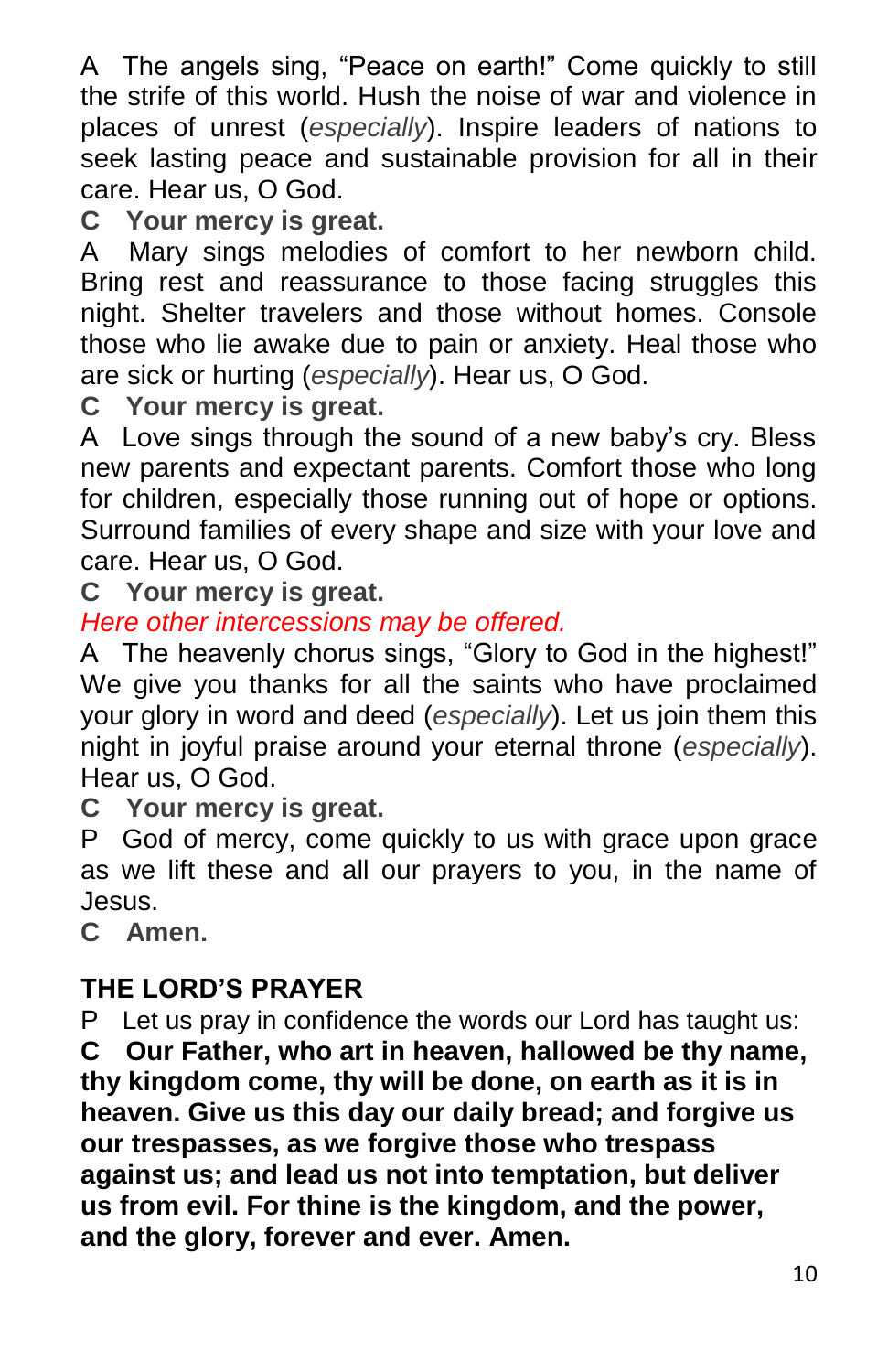### **THE GOSPEL OF THE INCARNATION John 1:1-14**

*(Candles are lighted as the gospel is read)*

#### **THE BLESSING**

P Almighty God, who sent the Holy Spirit to Mary, proclaimed joy through the angels, sent the shepherds with good news, and led the magi by a star, bless you this day  $+$  through the Word made flesh.

**C Amen.**



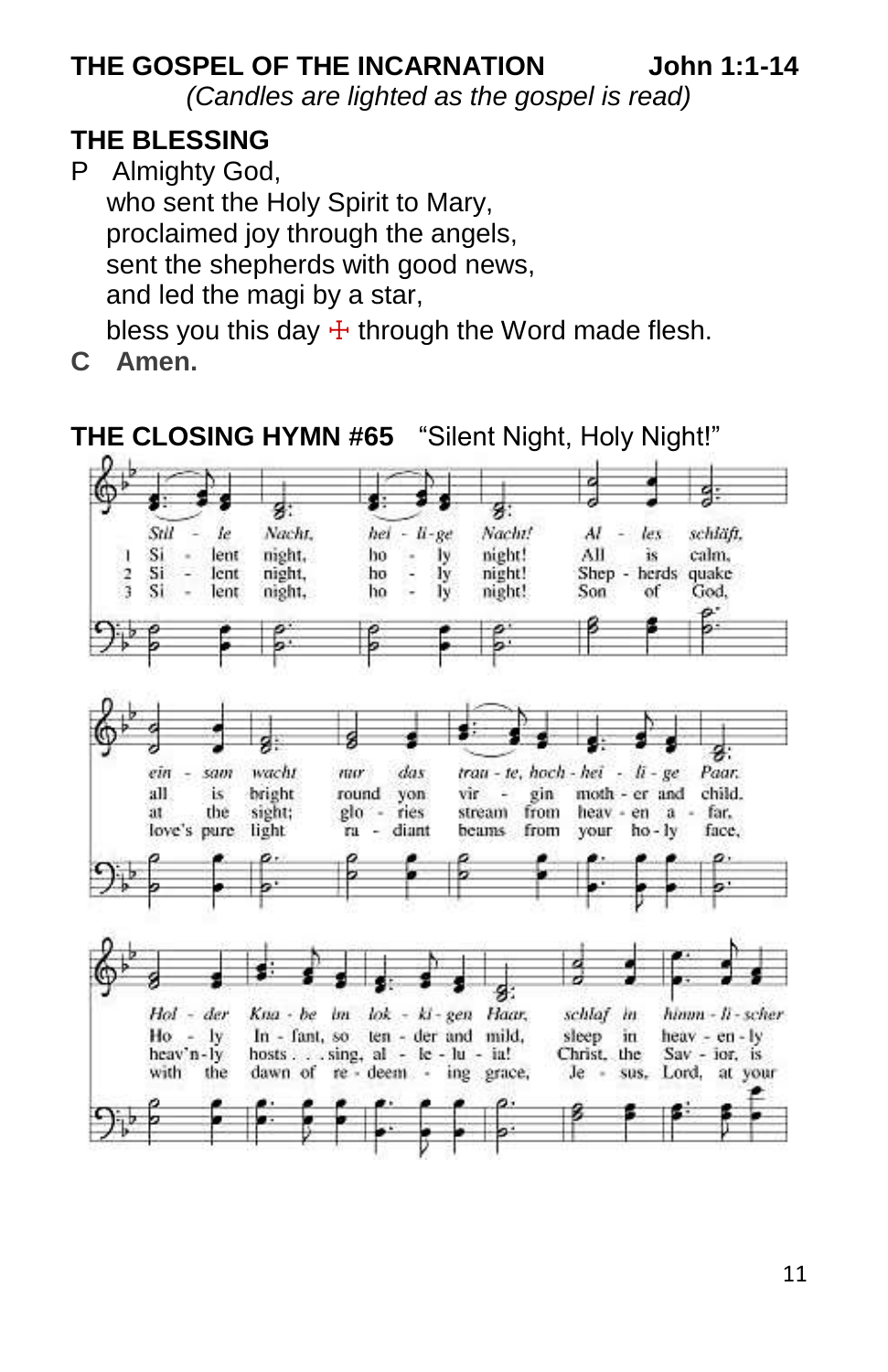

Text: Joseph Mobr, 1792-1849; tr. John F. Young, 1820-1885<br>Music: STB.LE NACHT, Franz Gruber, 1787-1863

### **THE DISMISSAL**

- P Go in peace. Share the gift of Jesus.
- **C Thanks be to God.**

### *(Candles are extinguished at this time.)*

### **THE POSTLUDE**

From sundaysandseasons.com. License #SB123685 Copyright © 2020 Augsburg Fortress. All rights reserved.





*The Staff & Leadership of Upper Tinicum Lutheran Church wish everyone a joyous Christmas & God's richest blessings in the New Year.*